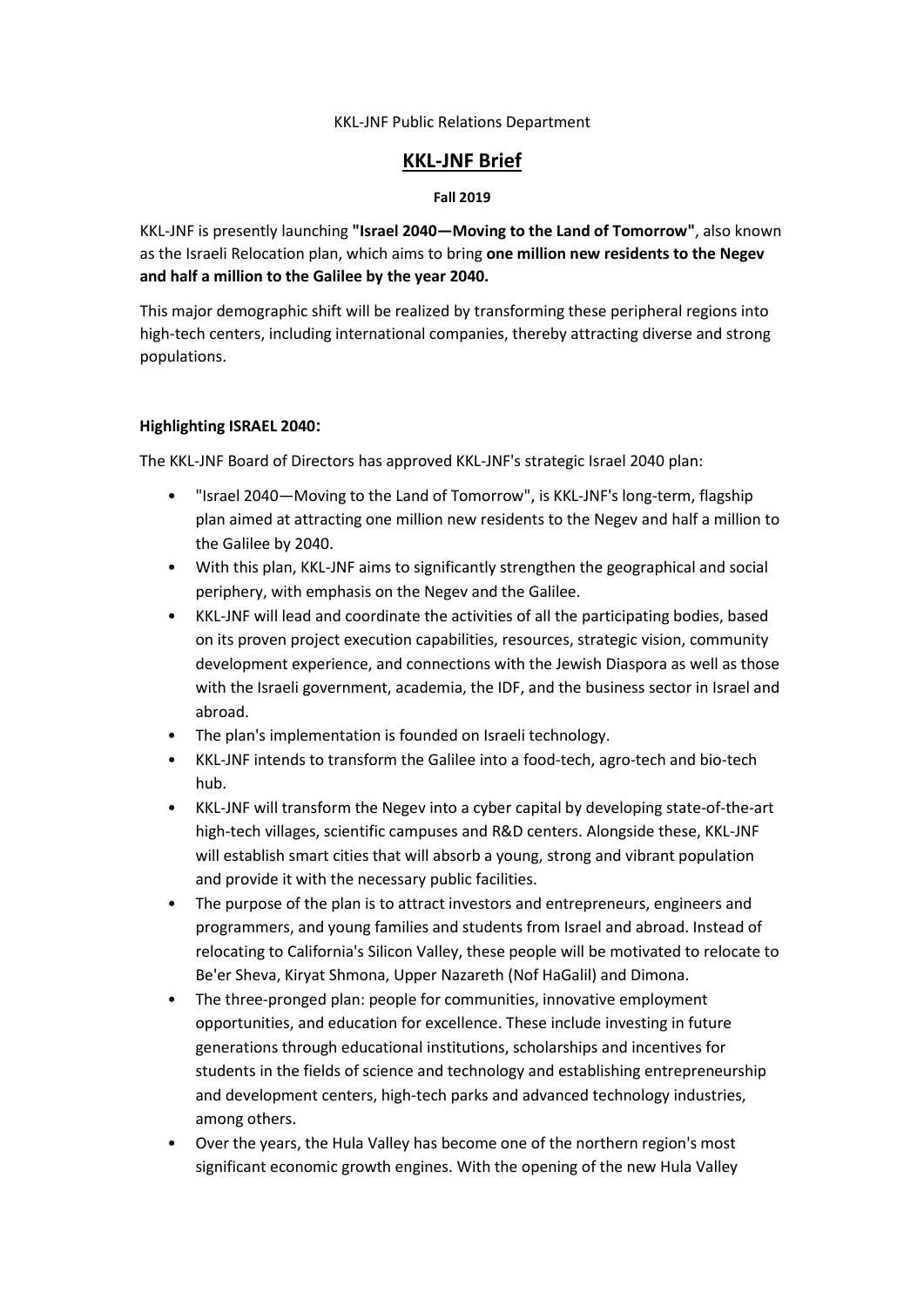Visitor Center, a significant increase in the number of visitors is expected. The Visitor Center will serve as an important attraction to the region, impacting local economy, providing additional employment opportunities and putting the Galilee on the map. This too is part of the KKL-JNF flagship plan for the coming years.

# **KKL-JNF's main areas of activity: forestry and the environment, water management and riverbank rehabilitation, infrastructure for communities and roads, education for youth, tourism and forest and park activities, and R&D.**

**Forestry and the Environment**: KKL-JNF is responsible for 150,000 hectares (375,000 acres) of forests and natural woods throughout Israel and has planted 240 million trees on an area of 92,000 hectares (230,000 acres). In the age of climate change, forests serve as carbon sinks, reducing greenhouse gas emissions, therefore reducing global warming.

KKL-JNF develops community forests and biosphere parks for the benefit of people and a sustainable environment.

**Water Management and Riverbank Rehabilitation:** KKL-JNF helps the national water economy by having built over 230 reservoirs and dams throughout the country, whose water irrigates 70 percent of Israel's agriculture. These reservoirs and dams collect 300 million cubic meters of water annually from runoff, floods and treated effluent.

**Developing Infrastructure for Communities and Roads:** KKL-JNF purchased about 260,000 hectares (650,000 acres), land which was prepared for the establishment of some 1,000 communities throughout the country.

KKL-JNF prepared about 100,000 hectares (250,000 acres) of land for agriculture.

KKL-JNF built about 8,000 kilometers of forest, security and agricultural roads, including those in the periphery and border communities.

KKL-JNF created about 1,300 kilometers of bicycle trails.

**Youth and Education:** KKL-JNF aims to grow tomorrow's leaders through innovative, experiential educational activities and programs, integrated into all educational frameworks, to instill values, knowledge and love of the Land of Israel, community involvement and the preservation of the country's green lungs and open spaces.

KKL-JNF supports informal education and collaborates regularly with pre-military education preparation programs and youth movements.

KKL-JNF operates five Field and Forest Education Centers throughout the country, where a wide range of fun activities and study takes place in the open air, in the heart of forests.

KKL-JNF strengthens the bond between Jewish youth in the Diaspora and the homeland through educational programs, seminars and tours of the country. KKL-JNF operates a wide range of high-quality values educational programs in Israel's geographic and social periphery.

**Tourism and Forest and Park Activities:** KKL-JNF has established more than 1,000 picnic and recreation sites in forests and parks, including camping areas, open to the public 24/7. The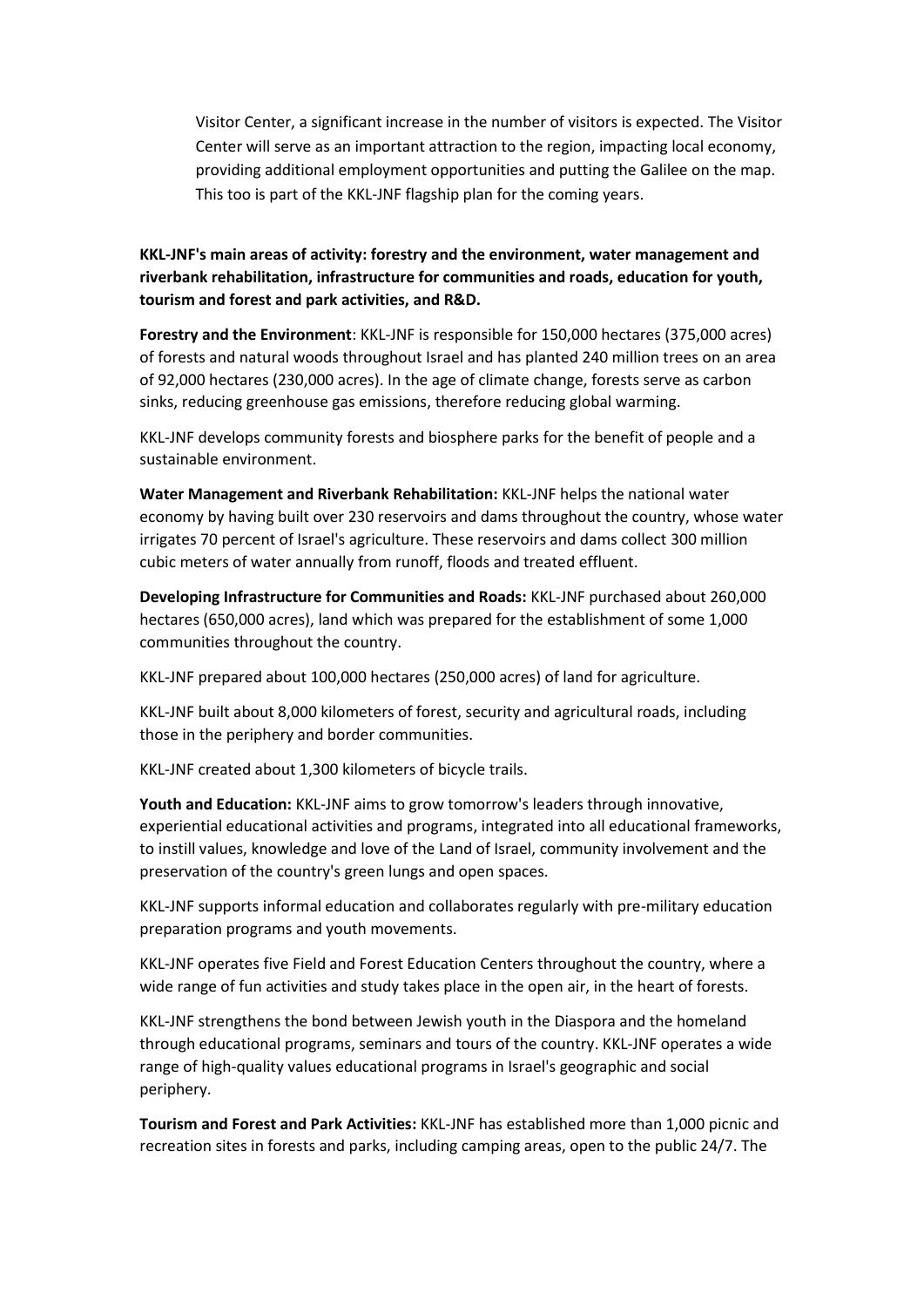forests and these sites developed and maintained by KKL-JNF, preserve the beauty of the land and its ecosystem services for future generations.

The wide range of activities that take place in KKL-JNF forests include cycling, walking, running, picnicking and outdoor community and cultural events and KKL-JNF organizes events and tours in forests and parks for the public. KKL-JNF works to make all forests, parks and their facilities accessible to people with disabilities and limited mobility, so that family and friends can enjoy nature together.

### **General Messages:**

- Unlike the nature and open-air sites of other organizations, admission to which can be quite costly, KKL-JNF sites are free of charge.
- KKL-JNF nurtures and maintains forests and parks for the well-being of Israel's residents and visitors, aiming to cultivate people's connection with nature.
- KKL-JNF invests hundreds of millions of New Israeli Shekels from its own budget on maintaining and keeping its sites clean.
- Out of a desire to enable all Israeli citizens to enjoy the beauty of the country's natural values, benefit from its green lungs and connect with nature, KKL-JNF has greatly invested in making its sites accessible to all. KKL-JNF recently completed a long-term work plan for the accessibility of approximately 300 sites, roads, parks and picnic and recreation areas throughout Israel, in KKL-JNF parks and forests, which meet the requirements of the Equal Rights for People with Disabilities Law and accessibility regulations.
- KKL-JNF is not only responsible for Israel's forests and parks, but also works in behalf of its citizens in many and varied fields, including informal education, the environment, housing, infrastructure and other projects that contribute to the country and improve quality of life.
- In recent years, KKL-JNF has set itself the goal of reducing the gaps between the geographical and social periphery of the State of Israel and its central region. Strengthening the periphery, economically and socially, is of paramount importance and KKL-JNF's main focus of activity.

# **Hula Lake Park (Agamon HaHula):**

- One of Israel's most visited tourist attractions, the Hula Lake Park belongs to and is operated by KKL-JNF. About 400 thousand people visit the site annually.
- Hula Lake Park is an internationally unique eco-tourism site, offering visitors a rare experience in nature interwoven with history and heritage.
- An important national treasure, the site is renowned for its enormous variety of bird species. KKL-JNF has developed bird watching sites from the Hula to Eilat, with birding parks in the country's center and along the Great Rift Valley, along which the Hula Valley is located. One of the world's major migratory bird flyways, Hula Lake Park serves as a stopover, roosting and wintering haven for hundreds of millions of birds every year.
- An estimated half a billion migrating birds pass through Israel; many of them through the Hula Valley.
- To date, about 550 species of birds have been observed in Israel, hundreds of which have been spotted in the Hula Valley.
- Hula Lake Park is a habitat for an array of wildlife, including waterfowl, birds of prey songbirds, water buffaloes, wildcats and others animal species endemic to the area.